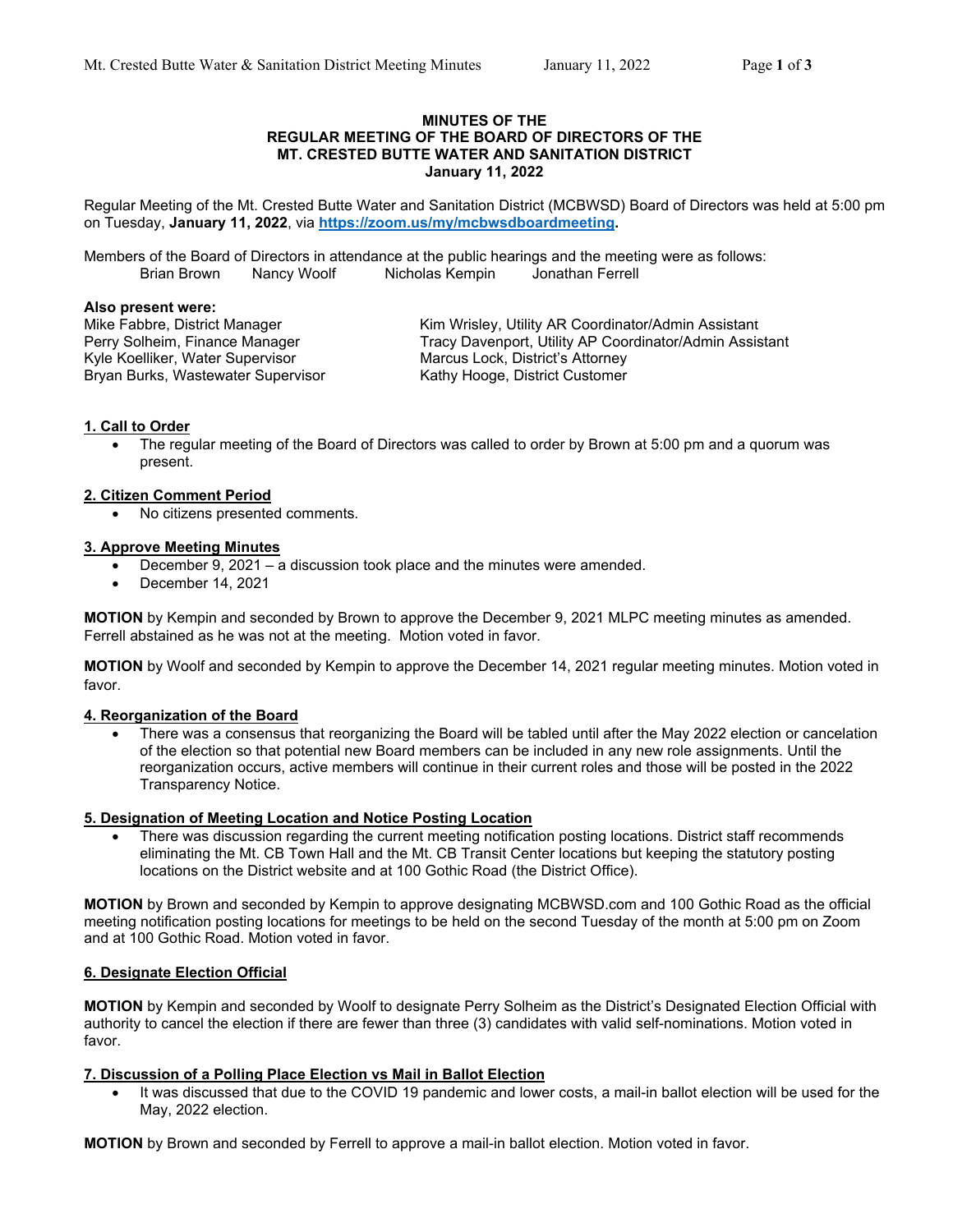# **8. Discussion of 2022 Election Openings and Deadlines**

- Solheim reviewed page 8 of the Board Packet which summarizes key election dates and deadlines as well as page 9 which outlines the Board of Directors term structure and seat vacancies/term limits.
- There will be an ad published beginning January 20 in the Crested Butte News with a call for nominations.
- The District has been advertising for a Board member to appoint for several weeks. It recently received an application for that appointed position however Solheim suggested the Board table the appointment to see if an election will take place. If there is not an election, the Board will have the option to fill a term seat instead of appointing one. Waiting to make the appointment would reduce administrative work required to fill vacancies.

## **9. Update Transparency Notice**

- There was a review of the information required for inclusion in the transparency notice.
- Solheim reported an error to the mill levy in Resolution 2021-3 which was approved at the December 14, 2022 meeting. The calculation for the approved 7.688 mills was off slightly, it should be 7.734 mills. The Resolution will be amended at the February meeting but since the transparency notice deadline is January 15, 2022, he included the correction in the notice that will be approved at current meeting. It is a difference of \$7000 in collected taxes overall. Gunnison County and Colorado DOLA have been notified of the correction.

**MOTION** by Kempin and seconded by Woolf to approve the Transparency Notice included in the Board Packet. Motion voted in favor.

## **10. WTP Expansion Project Update**

- Updates and progress can be seen in the monthly memo from JVA and on the District Manager Report.
- Final tie-ins are taking place and the plant will soon be online.

## **11. WWTP Discharge Permit Update**

- Many of the updates can be found in the District Manager Report.
- The end of year deadlines for compliance schedules have been met and public comment submittals for proposed changes in permit modification #6 have also been completed.
- Pursuant to the June 23, 2021 settlement agreement with the Water Quality Control Division, the District will be submitting its official letter indicating that installation of streamflow equipment on Woods Creek and Washington Gulch is unachievable.
- The next steps are still up to the state. The District has requested a one year extension to the 2022 copper compliance schedule only, not to the overall schedule. Permit modification #7 is anticipated and once received, there will be an executive session including Steve Bushong to discuss a legal strategy for the April trial.

## **12. MLP Water Color Issues**

- The 12-month pilot program is underway. The equipment and chemicals are online. Once the new MCB WTP is online, some of its equipment will be repurposed at the MLP plant. Testing and sampling will continue as planned.
- No further color complaints from customers have been received.

## **13. District Manager Report**

- Fabbre stated that all updates can be seen in the report.
- Five District employees have tested positive for COVID in the past week and fortunately none of the cases have been severe. The District continues to comply with CDC guidelines for safety and all staff have been vaccinated.
- The District has not been doing routine COVID testing. Test kit shortages and testing cancelations by the hospital have been an issue so only symptomatic testing has been done.
- The daily temperature/symptom check, wearing masks indoors and only one driver per vehicle safety protocols have been reinstated for the time being.

## **14. December 2021 Financial Report**

- The financial year will not be closed until early 2022 due to typical 2021 final expense delays. There will be a 2021 period 13 for this carryover.
- The financials are trending well with revenue exceeding budget expectations. Revenues are at 107% and Expenditures are at 92%.
- Usage dollar revenue is similar to November's however usage is more than double. This occurred because the November billing cycle was done prior to the Thanksgiving holiday so it did not totally account for increased usage by Thanksgiving tourists. In addition, many customers were well below the minimum 4K gallon limit for the November cycle but then were just barely below the minimum 4K limit in December.
- Salaries were tracking well at 98%.

**MOTION** by Kempin and seconded by Woolf to approve the December 2021 Financial Report. Motion voted in favor.